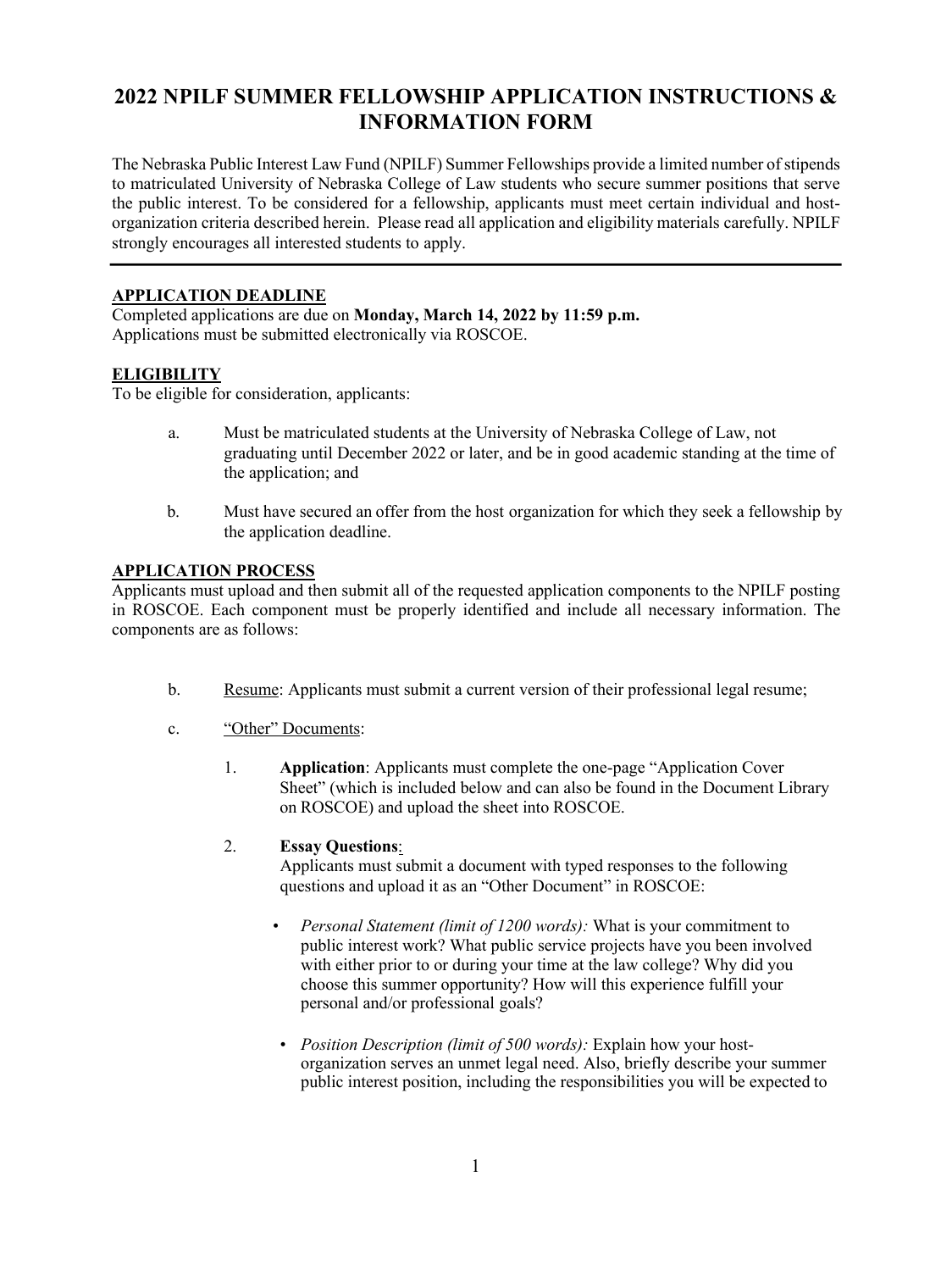assume (to the extent known). Please include the organization's web address so the selection committee can review the organization's profile.

3. **Confirmation Letter from the Host-Organization:** This letter should be written on organization letterhead indicating that a firm offer has been made and specifying the length of the position (full-time, part-time, number of weeks, etc.) and whether the position is paid or unpaid. It must include the dates you will be working at the organization. It's important that we are able to deduce from the confirmation letter whether you will be working at least 300 hours (which is required for a "full" award), or if fewer than that, how many.

### **SELECTION CRITERIA**

The Selection Committee will award fellowships based on a combination of the following criteria:

- a. The extent to which the proposed host organization, and the applicant's summer service within it, serves the interests of an *unmet legal need*;
- b. The applicant's demonstrated *commitment to public service* and public interest law and/or pro bono service that extends beyond this summer opportunity. Future interest in public interest law, one's career path, commitment to the summer position, involvement in public interest activities during and prior to law school, and prior or future commitment to fundraising for NPILF will be considered;
- c. The *quality of the proposed position* and host-organization as determined by the position description, and the profile of the organization. It will be considered whether the position will offer a structured experience and provide an opportunity to do substantive legal work;
- d. The *quality of legal supervision* as determined by the position description, the profile of the organization, and other application materials. Whether the supervisor acts in a legal capacity, and the degree of accountability that the student will have to that supervisor will be considered; and
- e. The *capabilities of the applicant* as demonstrated by the application essay, resume and the written recommendation.

### **NPILF FAQs**

### **Q1: Does NPILF fund government positions?**

A: Positions with government agencies are eligible for fellowship funding, *but* are subject to higher scrutiny when being reviewed by the selection committee to ensure the position serves an "unmet legal need." Applicants should clearly address what unmet legal need will be satisfied as a result of their position with the host organization in their position description.

### **Q2: Do I have to participate in direct client services? Can I receive funding if I'm working outside of Nebraska?**

A: No preference will be given to client-based positions over policy-based positions, nor to Nebraska-based organizations over out-of-state or international organizations.

#### **Q3: Will there be an interview as part of the application process?**

A: Selection committee members may reach out to applicants via email or phone during the application review process if they have any questions about the applicant's materials. Applicantsshould be prepared to respond in a timely fashion to any such inquiries in order to facilitate the scoring process.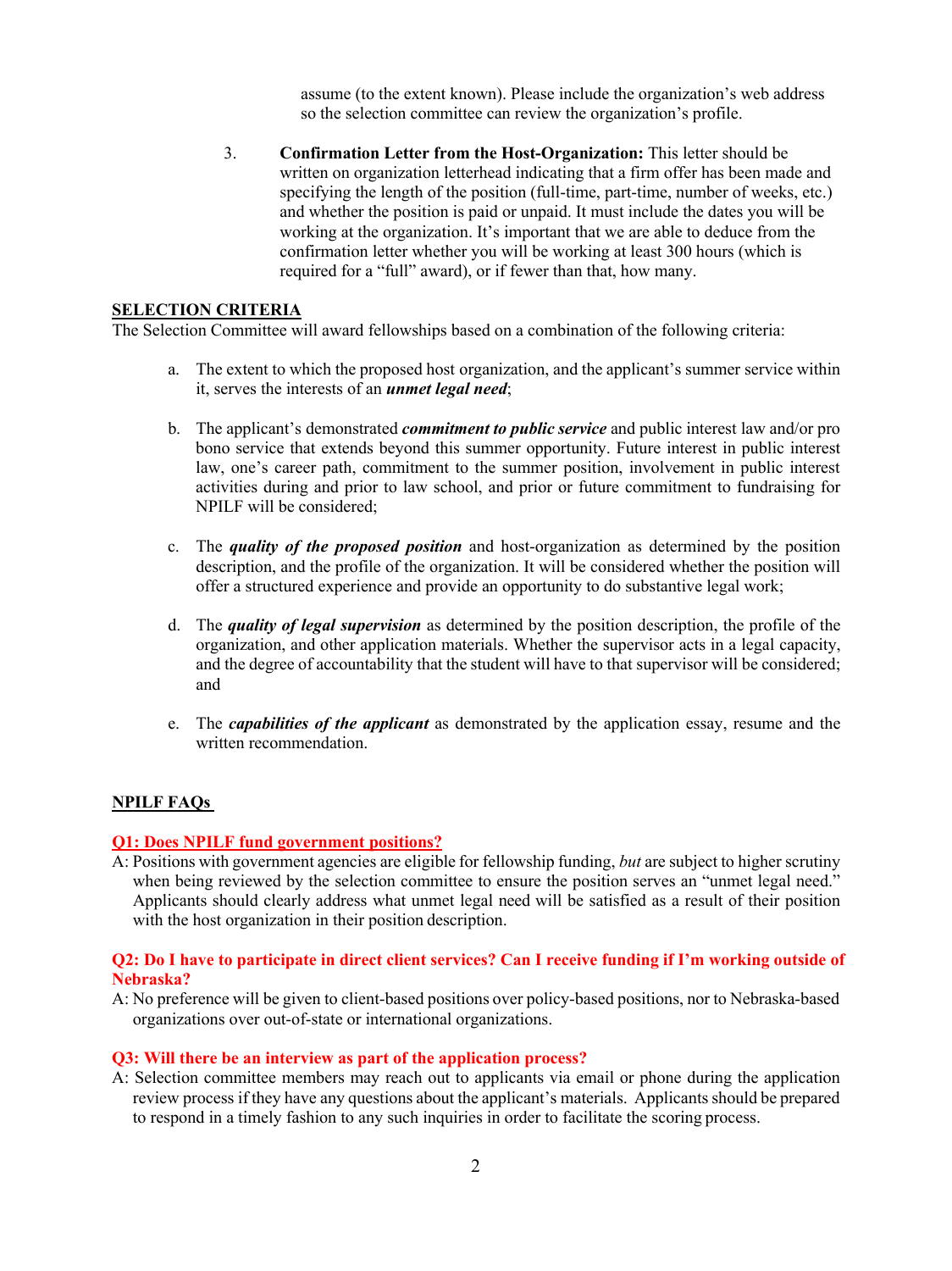### **NPILF Frequently Asked Questions, cont.**

# **Q4: What happens if I leave Nebraska Law after my Summer Fellowship?**

A: Applicants should be aware that if awarded a fellowship, they may be asked to return all, or a portion, of their funding if they transfer or withdraw from the University of Nebraska College of Law prior to January 2022.

### **Q5: Can I do earn externship credit while I am working?**

A: Currently, applicants cannot earn externship credits for the same position for which they are awarded an NPILF fellowship.

### **Q6: Can I receive funding for a position as a prosecutor (whether local, state, or federal) or for time spent interning with a judge?**

A: The fellowship committee has never found a traditional prosecution position or an internship with a judge to be positions that serve "an unmet legal need."

#### **Q: How do I get involved in fundraising for NPILF?**

A: Two student organizations, Women's Law Caucus (WLC) and Equal Justice Society (EJS), regularly raise funds for NPILF. You may find contact information for these organizations on the law college website and reach out to the student leaders to learn about ways to get involved. If you are a member of another student organization and have an idea for a fundraiser, please do not hesitate to approach the administration to see how we can support your endeavors!

PLEASE NOTE: All questions regarding the NPILF application process should be directed to Kala Mueller in the CDO.